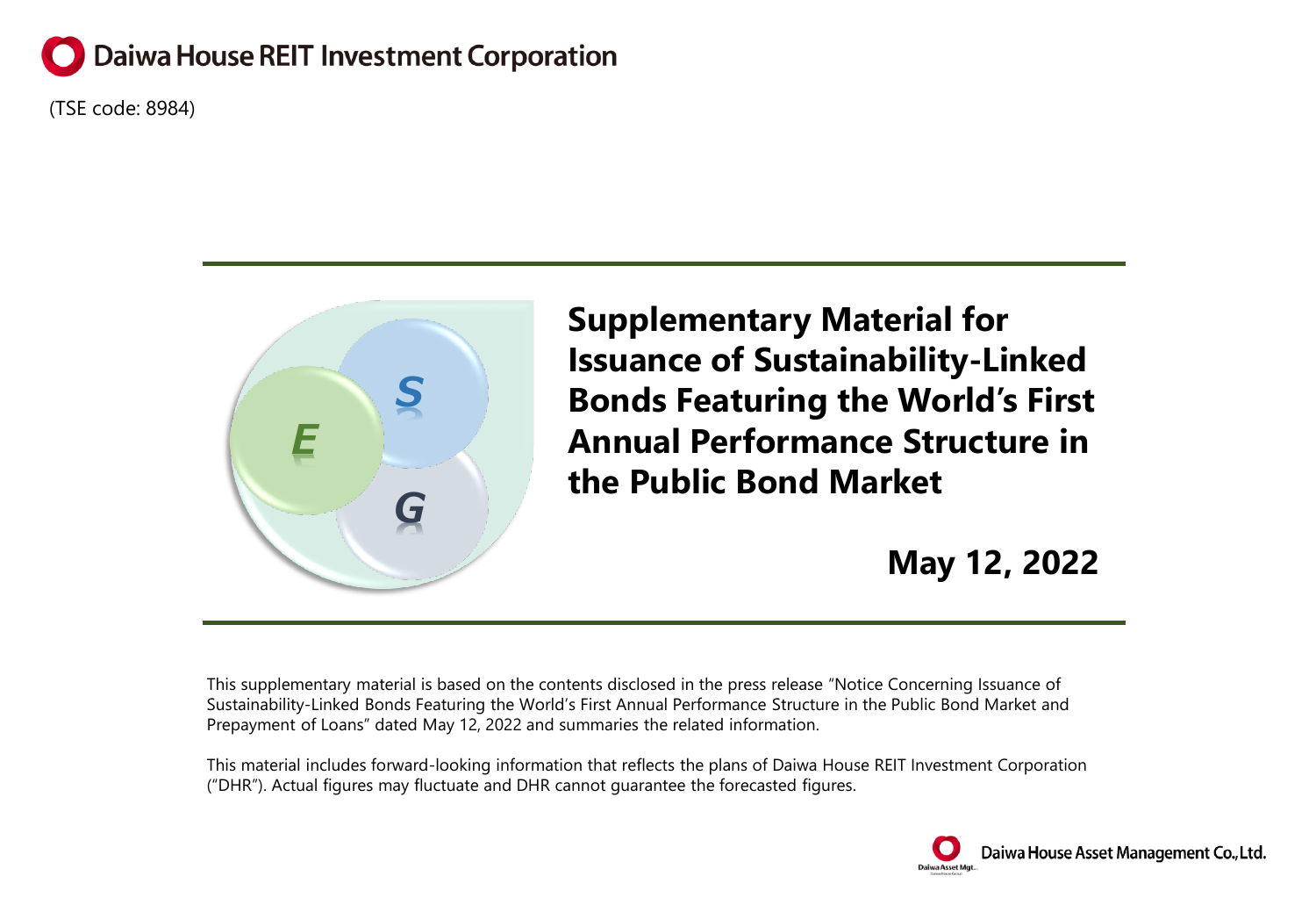## **Issuance of Sustainability-Linked Bonds <Purpose and Background>**

- **Sustainability-Linked Bonds ("SLBs") are bond instruments for which the terms change depending on whether the issuer achieves predetermined sustainability targets**
- **New initiative to reflect the results of sustainability efforts in the economic value of bond interest rates**
- **Further pursuing DHR's growth strategy to maximize unitholder value through growth in both business value and social value**



- As DHR's sustainability initiatives for investment corporation bonds, DHR has issued green bonds related to the "Environment" elements since 2019 and sustainability bonds related not only to the "Environment" but also to "Social" elements in 2021. This new sustainability initiative in financing follows the above.
- The issuance of the SLBs is intended to further expand the investor base and secure stable instruments for funding by further promoting sustainability initiatives and responding to the demand from ESG investors.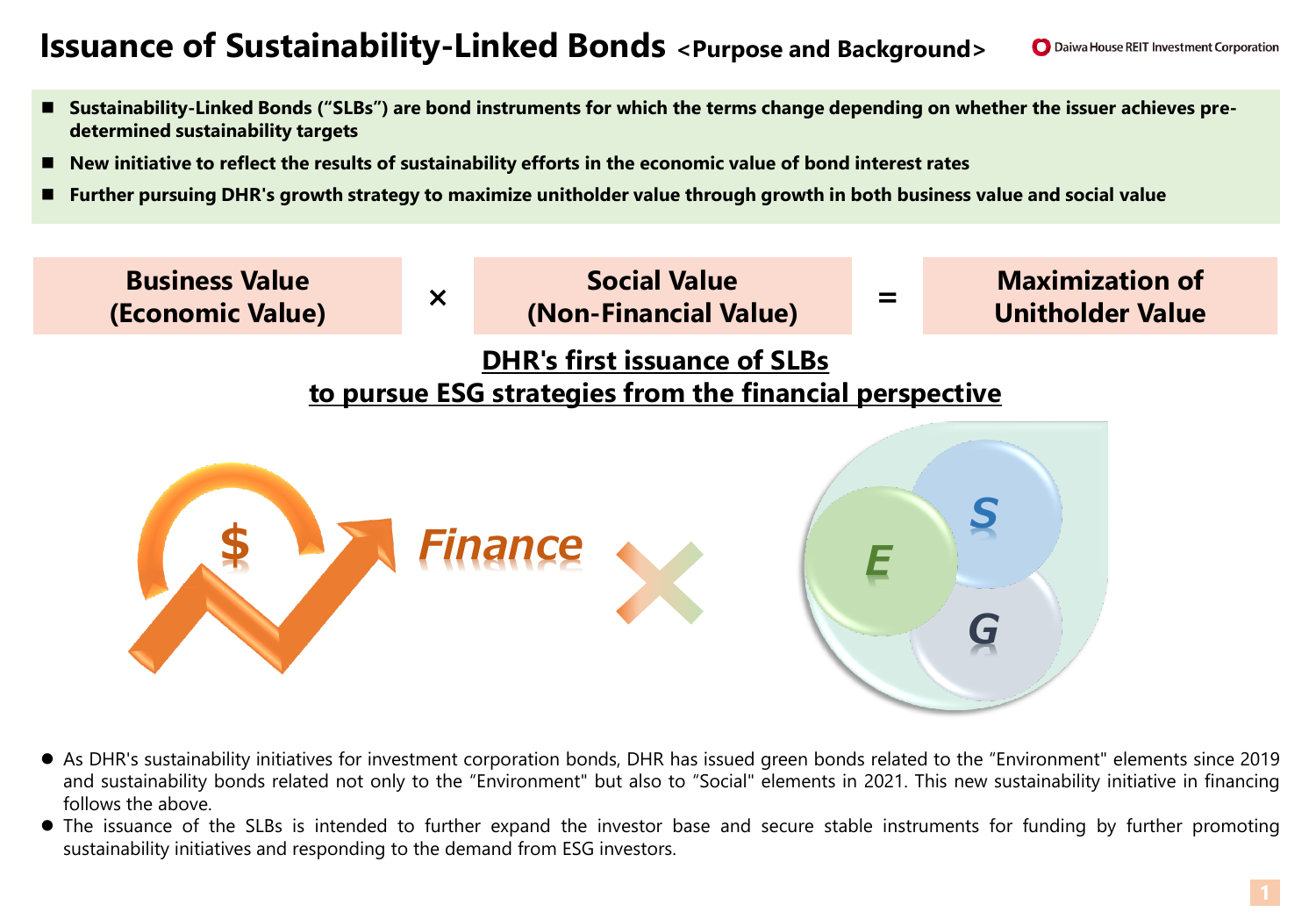# **Summary of DHR Sustainability-Linked Bonds 1/2**

| <b>Summary</b> |
|----------------|
|----------------|

| <b>Name</b>                         | Daiwa House REIT Investment Corporation<br>18th Unsecured Investment Corporation Bonds<br>(sustainability-linked bonds)<br>(Nickname: DHR Sustainability-Linked Bonds)                                                                                        |                                                                                                             |  |
|-------------------------------------|---------------------------------------------------------------------------------------------------------------------------------------------------------------------------------------------------------------------------------------------------------------|-------------------------------------------------------------------------------------------------------------|--|
| <b>Issue Date</b>                   | May 25, 2022 (planned)                                                                                                                                                                                                                                        |                                                                                                             |  |
| Issue<br>Amount∕<br><b>Maturity</b> | 4.0 Billion yen $\angle$ 7 years                                                                                                                                                                                                                              |                                                                                                             |  |
| SPT                                 | To achieve the "A List" status,<br>the highest evaluation,<br>in the CDP Climate Change Program                                                                                                                                                               |                                                                                                             |  |
| <b>Interest rate</b>                | Initial interest rate : 0.575% per annum<br>(from the day immediately following May 25, 2022 through<br>May 25, 2023)<br>Interest rate after observation of SPT achievement<br>: Interest rate based on achievement<br>(after the day following May 25, 2023) |                                                                                                             |  |
|                                     | <b>CDP</b> score                                                                                                                                                                                                                                              | <b>Interest rate</b>                                                                                        |  |
|                                     | A<br>$A -$                                                                                                                                                                                                                                                    | $0.550\%$ per annum<br>(Initial interest rate -2.5 bp)<br>0.585% per annum<br>(Initial interest rate +1 bp) |  |
|                                     | $B/B - / C / C - / D / D - / F$                                                                                                                                                                                                                               | 0.600% per annual<br>(Initial interest rate $+2.5$ bp)                                                      |  |

### *M* Structure



#### **<Observation of SPT achievement status and schedule of application in applicable interest rate>**